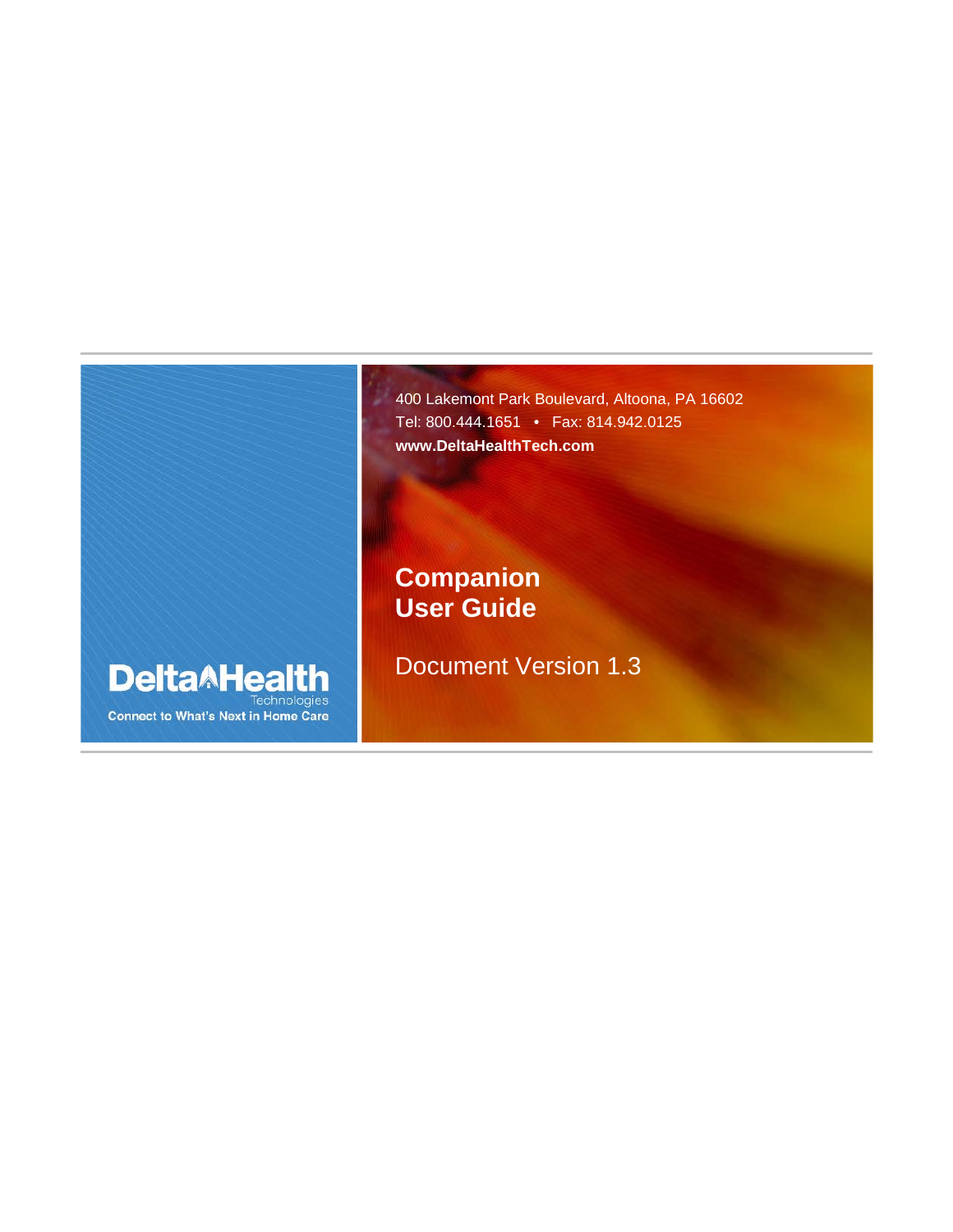## **REVISION HISTORY**

| <b>Date</b> | <b>Author of Revision</b> | <b>Revision Description</b>    |
|-------------|---------------------------|--------------------------------|
| 11/07/2014  | Sara Maynard              | 1.0 - Original                 |
| 08/19/2015  | Rachel Alden              | 1.1 - Updated                  |
| 03/15/2017  | Rachel Alden              | $1.2 -$ Updated                |
| 11/15/18    | Kimberly Wilt             | 1.3 – Updated with R54 Changes |

#### **Copyright © 2014-2018 Delta Health Technologies, Inc. All rights reserved.**

This documentation is confidential, proprietary to Delta, is protected by copyright laws in the U.S. and abroad, and is licensed for use by customers only in strict accordance with the license agreement governing its use.

Any reports or other figures that appear in this manual are merely illustrative and do not contain names of or data on real people. Any similarity in names of people, living or dead, or in data is strictly coincidental and is expressly disclaimed.

Delta does not warrant that the material contained in its documentation is error-free. Documentation supplied to Delta by third parties and included with this documentation is not warranted for accuracy or completeness.

The information contained in this manual is subject to change. Revisions and updates will be issued from time to time to document changes and/or additions.

AppointMate<sup>®</sup> and Delta Health Technologies<sup>®</sup> are registered trademarks of Delta Health Technologies. Excel® and Microsoft® are registered trademarks of Microsoft Corporation. Google Maps™ is a trademark of Google Inc.

Delta Health Technologies, Inc 400 Lakemont Park Boulevard Altoona, PA 16602 Telephone: (800) 444-1651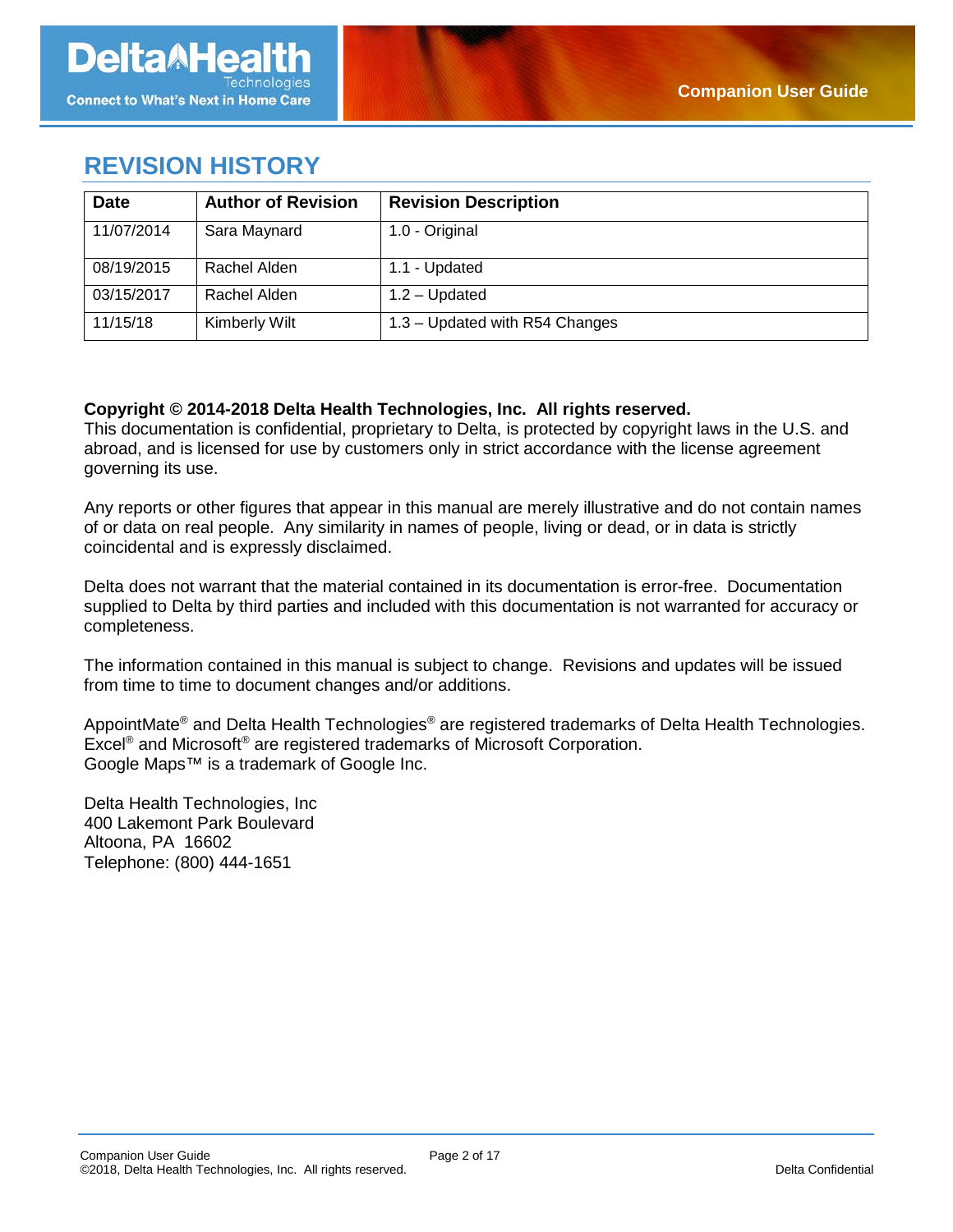# **TABLE OF CONTENTS**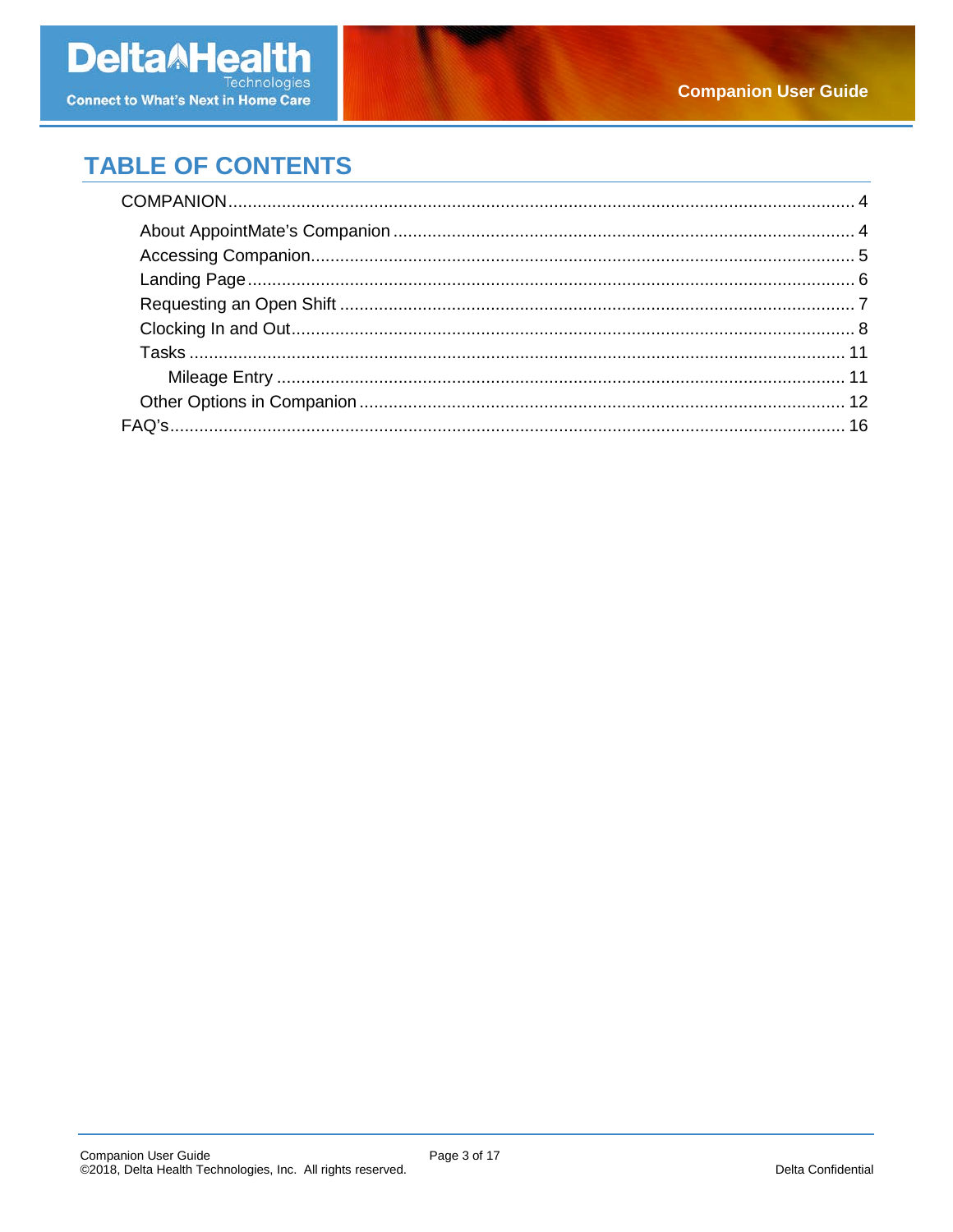## <span id="page-3-0"></span>**COMPANION**

### <span id="page-3-1"></span>**About AppointMate's Companion**

AppointMate's Companion product is a GPS based visit verification tool that caregivers can use on their smartphones. Companion uses GPS to verify caregiver location and can improve care plan compliance when used for task documentation throughout each visit.

Companion is a browser-based application and can be accessed through a smartphone browser on caregivers' mobile phones.

| $\circ$ as    | ◎ 40 al 16 ± 3:17 PM |
|---------------|----------------------|
|               |                      |
|               |                      |
| Companion     |                      |
| Login         |                      |
| terry@aol.com |                      |
|               |                      |
| Log In        |                      |
|               |                      |
|               |                      |
|               |                      |
|               |                      |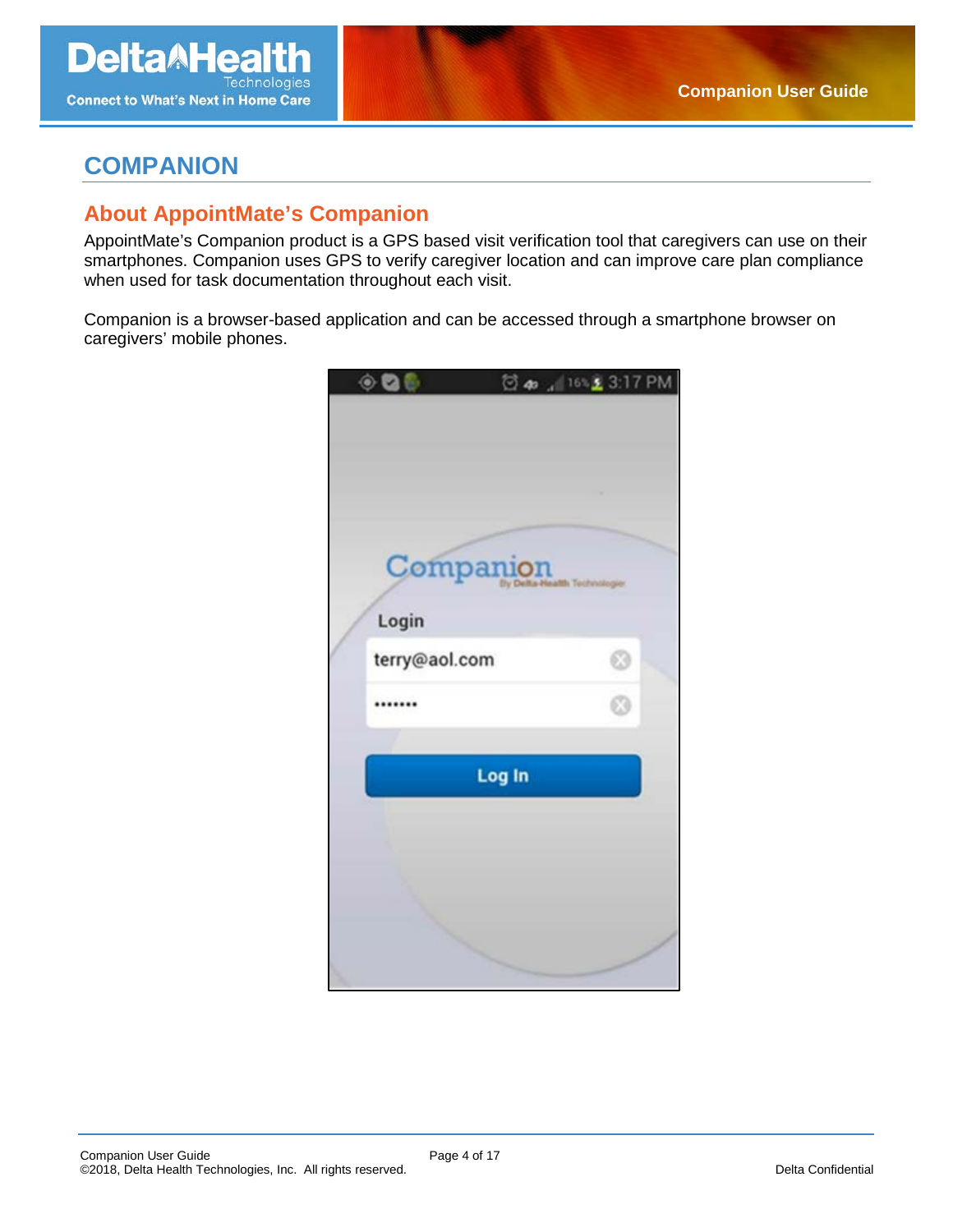## <span id="page-4-0"></span>**Accessing Companion**

To access Companion, the caregiver will use the email and password that is set up in their profile in the AppointMate® program under the General Options panel. These login credentials are also used for the caregiver portal.



Using the email address and password from the AppointMate program allows the office to centrally control Companion access and allows for immediate changes if necessary (e.g. caregiver quits or is terminated).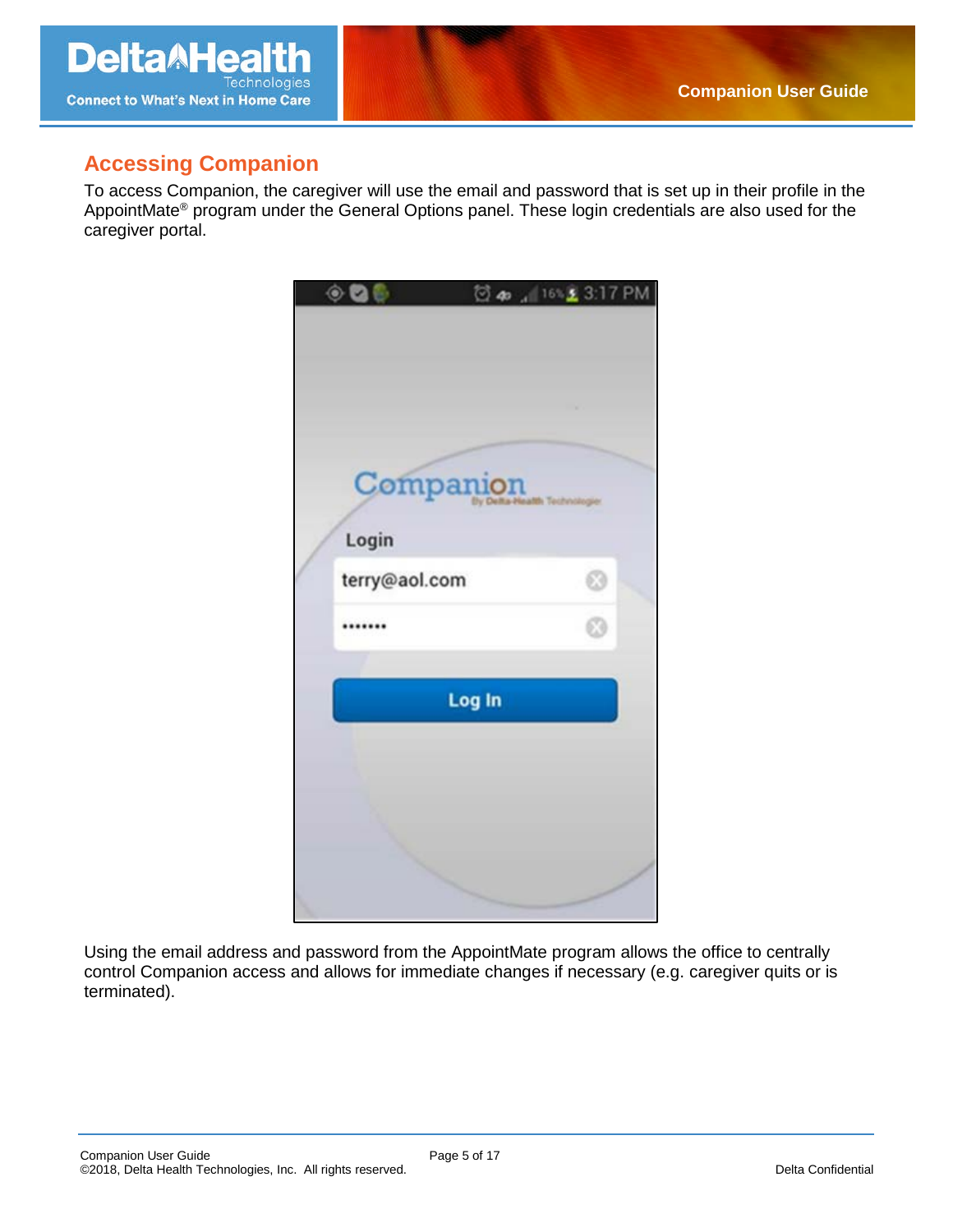

## <span id="page-5-0"></span>**Landing Page**

The landing page has role-controlled access to certain functions. The default functions available are:

- **View Schedules**
- **Manage Tasks**

Tasks listed under Manage Tasks will be relevant to the client for whom the caregiver is currently clocked in. If the caregiver is not yet clocked in, no data will appear here.

If the account has the option enabled to allow caregivers to request open shifts, a third option will display on the landing page. With the "Enable Open Shift Request" option enabled, caregivers can request to cover open shifts via Companion. The icon on the far right will allow caregivers to see and request open shifts.

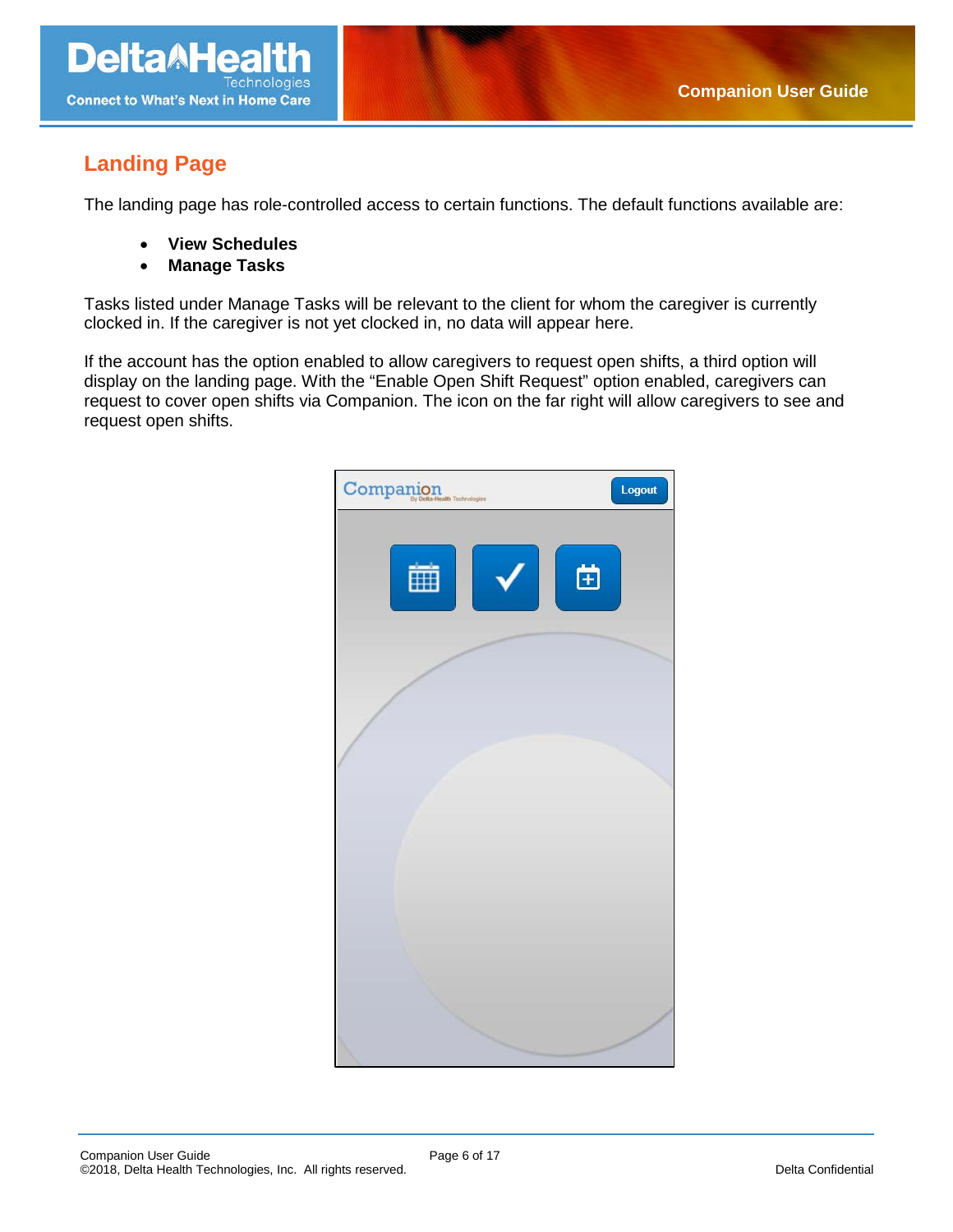## <span id="page-6-0"></span>**Requesting an Open Shift**

If the option is enabled in Admin Tools |General Options |Caregiver Portal to "Enable Open Shift Request," caregivers can request shifts via Companion. Clicking on the icon that looks like a calendar with a plus will display all shifts that are scheduled to "unassigned" for which the caregiver is not blocked.



To request a shift, caregivers click on the blue question mark to the right of the shift. A box will appear with the shift information. The caregiver can add a note to the request and send the message to the users subscribed to receive open shift request communications.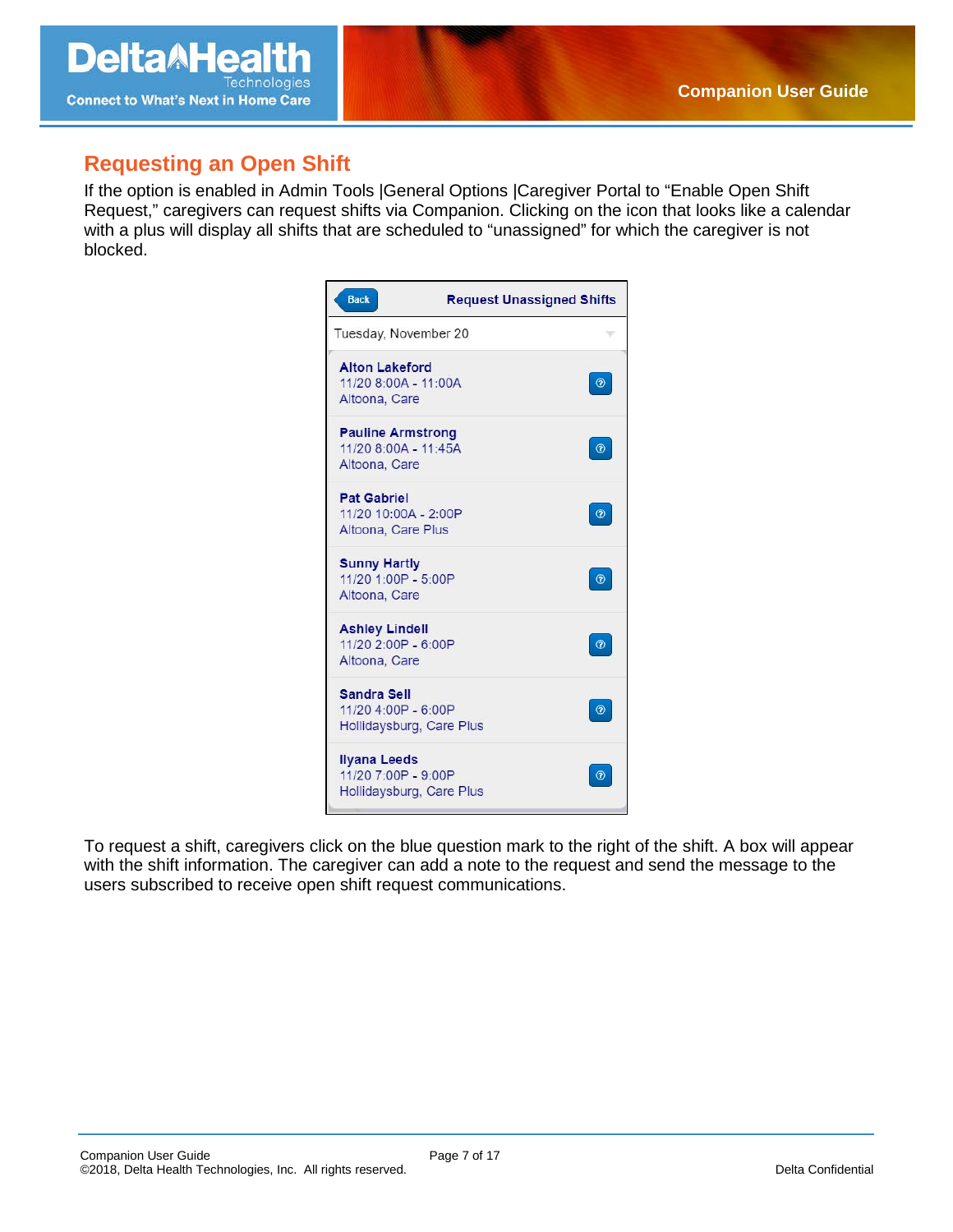

The office user receiving the message can "accept" or "decline" the request. If accepted, the visit will be reassigned to that caregiver. If declined, the visit will stay unassigned.

## <span id="page-7-0"></span>**Clocking In and Out**

Clock in and out in Companion is controlled by access and proximity. Caregivers must be within a set distance from the client's home, based on GPS, to clock in/out for an appointment. The clock in and clock out options are also controlled by the arrival and departure thresholds set up for telephony.

The office can contact AppointMate Support through the Support Portal to set up the distance that is allowed. *The default allowable distance is 15 miles.*

Caregivers can also view future schedules by selecting the date from the drop-down.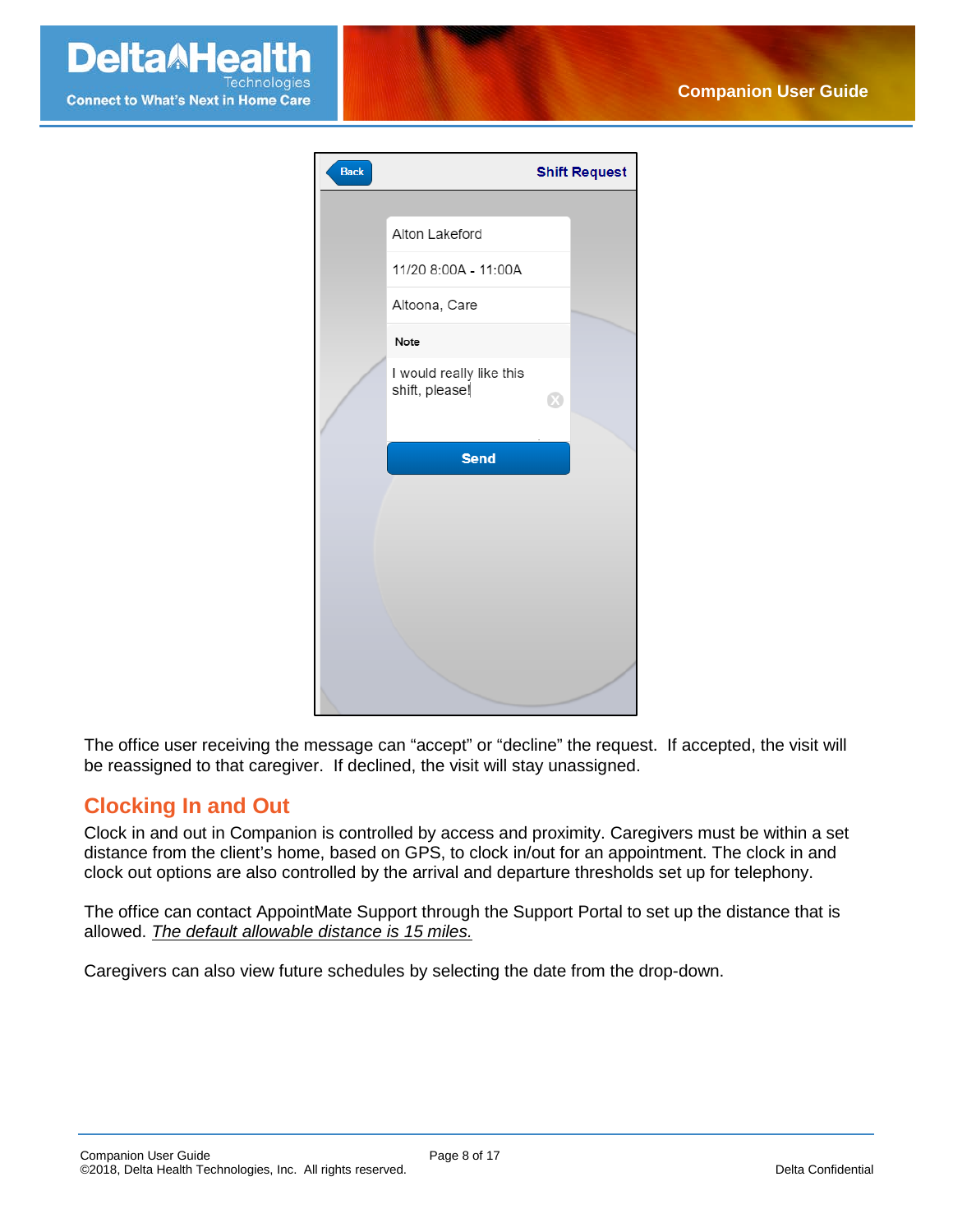



Once the caregiver chooses to clock in/out, Companion will prompt him or her to enter the 4-digit pin located in the caregiver profile under the General Options panel.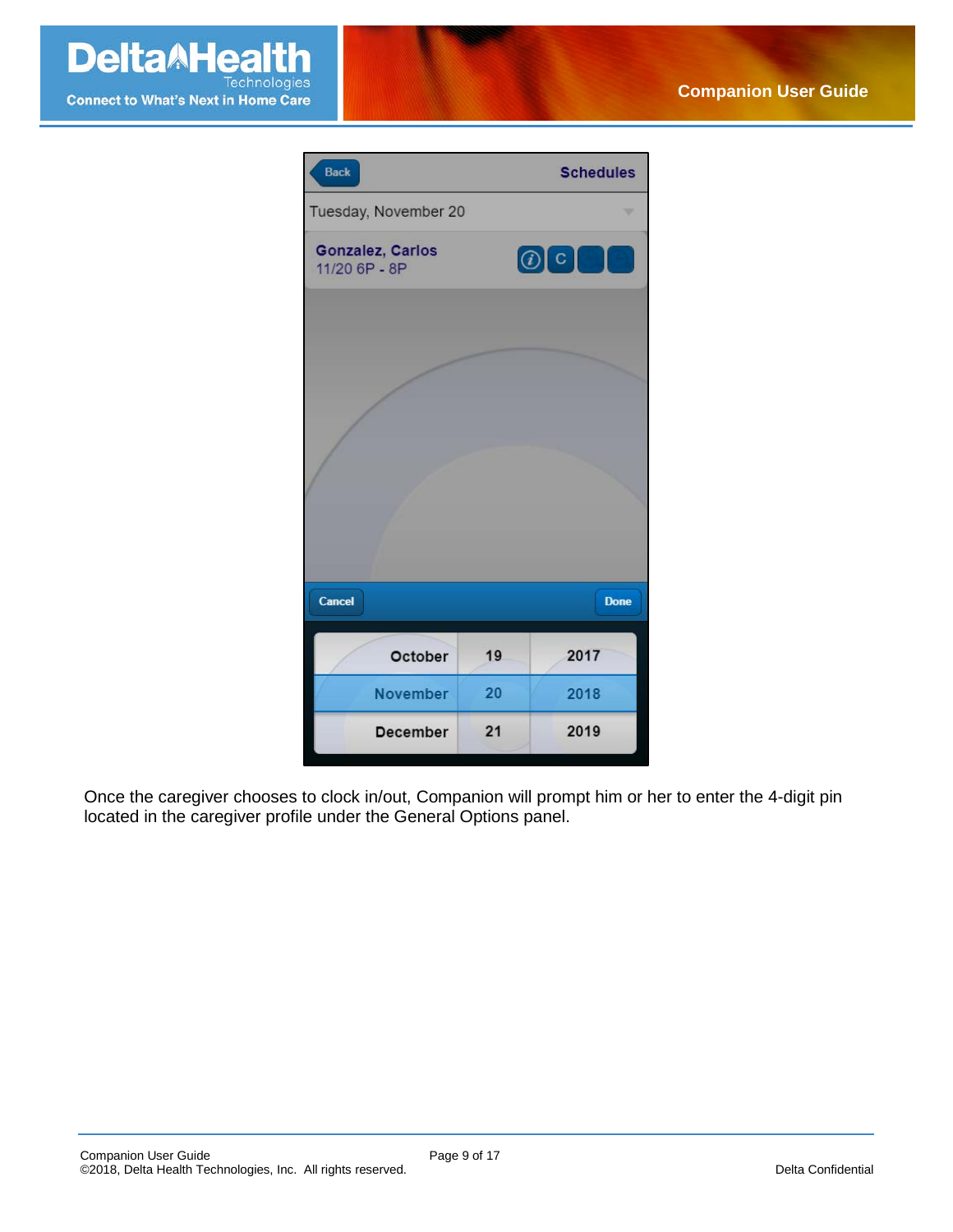

| -96         |                         | 图 @ 4 16 3:54 PM |  |
|-------------|-------------------------|------------------|--|
| Back        |                         | <b>Schedules</b> |  |
|             | - - - - ]               |                  |  |
| ٦           | $\overline{\mathbf{2}}$ | 3                |  |
| 4           | 5                       | 6                |  |
|             | 8                       | 9                |  |
|             | 0                       | #                |  |
| <b>Done</b> |                         |                  |  |

If successful, Companion will check for any tasks the client has assigned to that appointment and display them to the caregiver.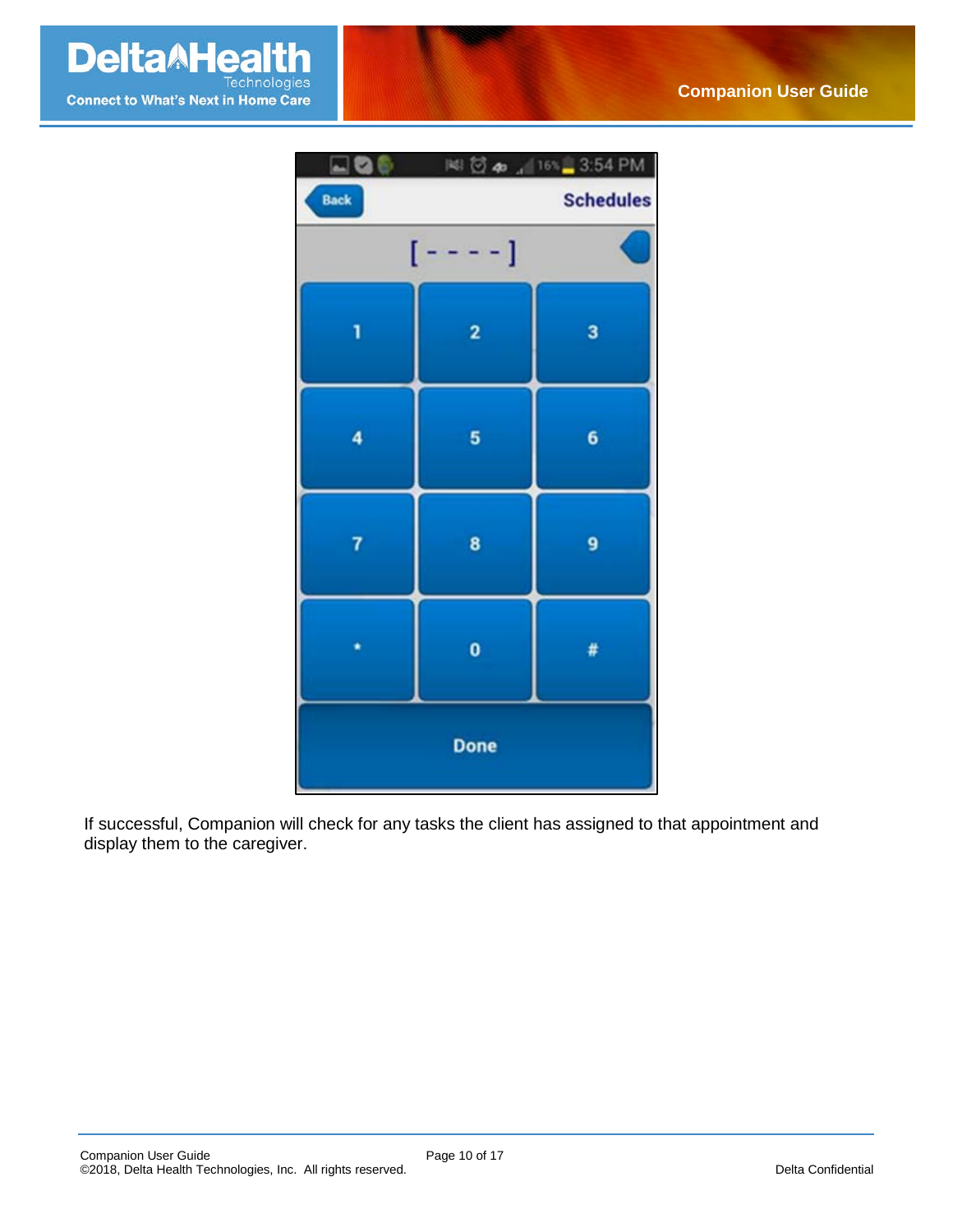

## <span id="page-10-0"></span>**Tasks**

Tasks are displayed after clock in and are available at any time during the visit by clicking the Task icon on the Home screen.

Users can see specific comments from the office on any of the particular tasks. Users can also select whether each task was Completed, Not Completed, or Customer Declined.



#### <span id="page-10-1"></span>**Mileage Entry**

If the account is configured to allow mileage entry with telephony, caregivers will also be able to add mileage via Companion. During the clock out process, there will be the option to add mileage. If the account is setup to enter either errand miles or travel miles, those options will display.

The caregiver will enter mileage, if they have any, and click NEXT on the bottom right corner of the screen. The next screen to display will be the task entry screen. Once tasks and mileage are entered, click SAVE in the bottom left corner of the screen to complete the documentation.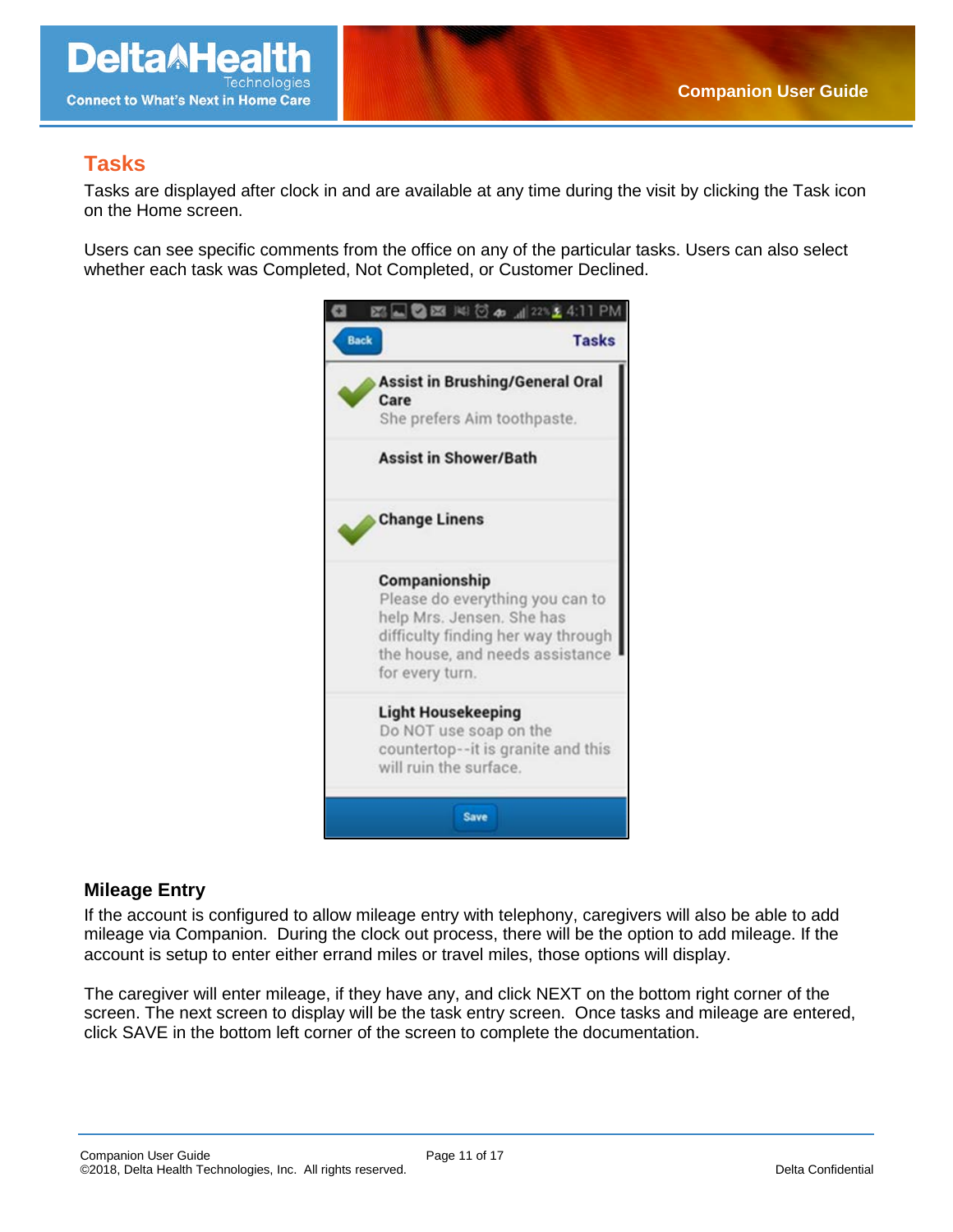| <b>Back</b>          |       | <b>Mileage</b> |
|----------------------|-------|----------------|
| <b>Mileage Entry</b> |       |                |
| Errand               | XX.XX |                |
| Travel               | XX.XX |                |
|                      |       |                |
|                      |       |                |
|                      |       |                |
|                      |       |                |

## <span id="page-11-0"></span>**Other Options in Companion**

Companion has additional options available.

• The Appointment Info screen provides basic information about the visit, including the client address and phone number, the category or type of service, and the status of the visit (confirmed/pending).

| <b>Back</b><br><b>Appointment Info</b> |                                 |  |
|----------------------------------------|---------------------------------|--|
|                                        |                                 |  |
| Customer                               | Gonzalez, Carlos                |  |
| Category                               | Care                            |  |
| Start                                  | 11/20/2018 6:00 PM              |  |
| End                                    | 11/20/2018 8:00 PM              |  |
| Address 1                              | 5808 Maryland Ave               |  |
| Address 2                              |                                 |  |
|                                        | City, St, Zip Altoona, PA 16602 |  |
| Phone                                  | (814) 201-8883                  |  |
| <b>Status</b>                          | Pending                         |  |
|                                        |                                 |  |
|                                        |                                 |  |
|                                        |                                 |  |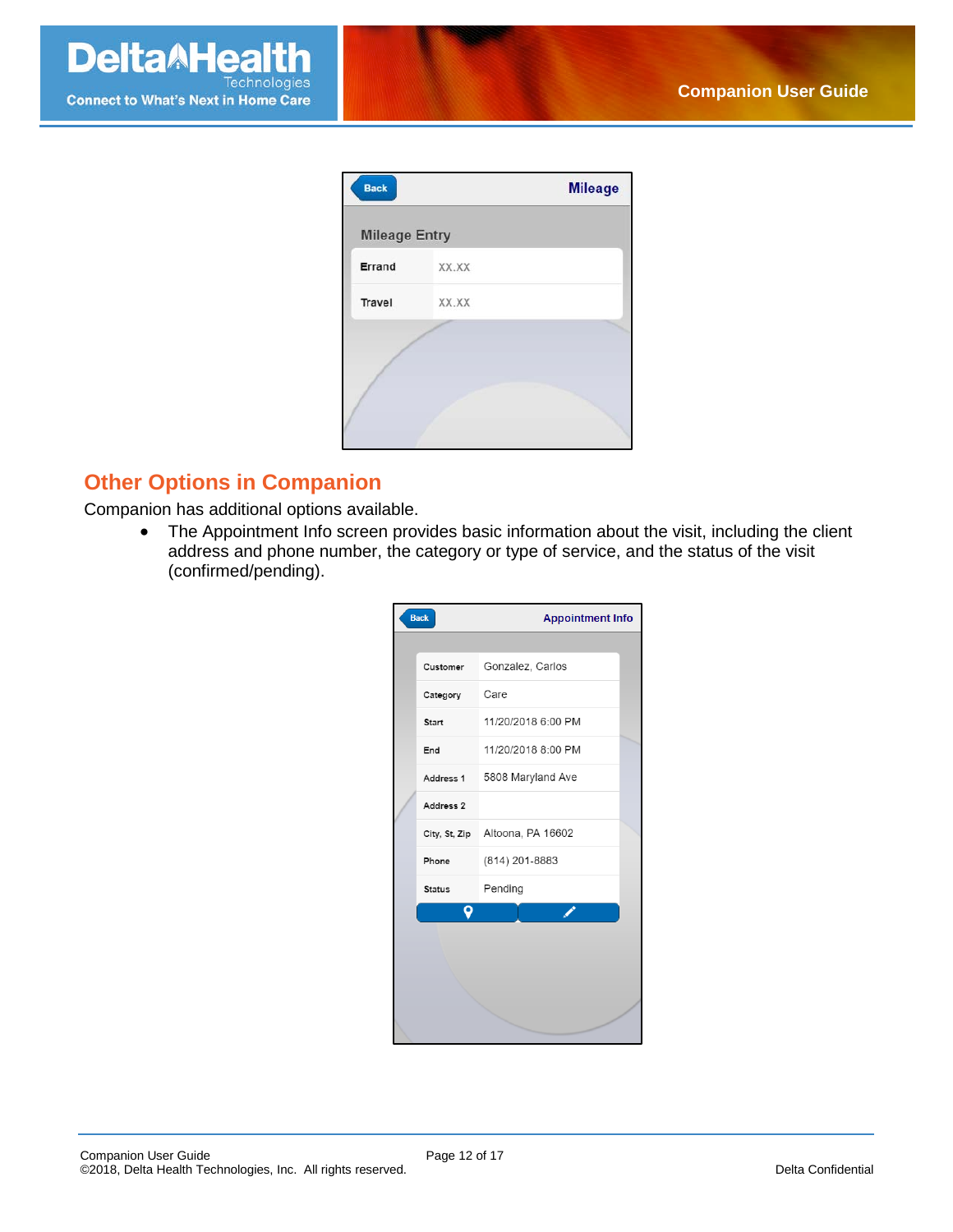• If the account allows confirmation of visits through the caregiver portal, the caregiver will have an option to confirm shifts. To enable this feature, go to Admin Tools |General Options |Caregiver Portal and check the box for "Enable Confirm Appointments." When an employee is on the schedule screen, clicking on the "C" icon will confirm visits.



• Appointment notes will be available through the pencil icon on the Appointment Info screen. Important communications about this client and/or visit can be viewed here.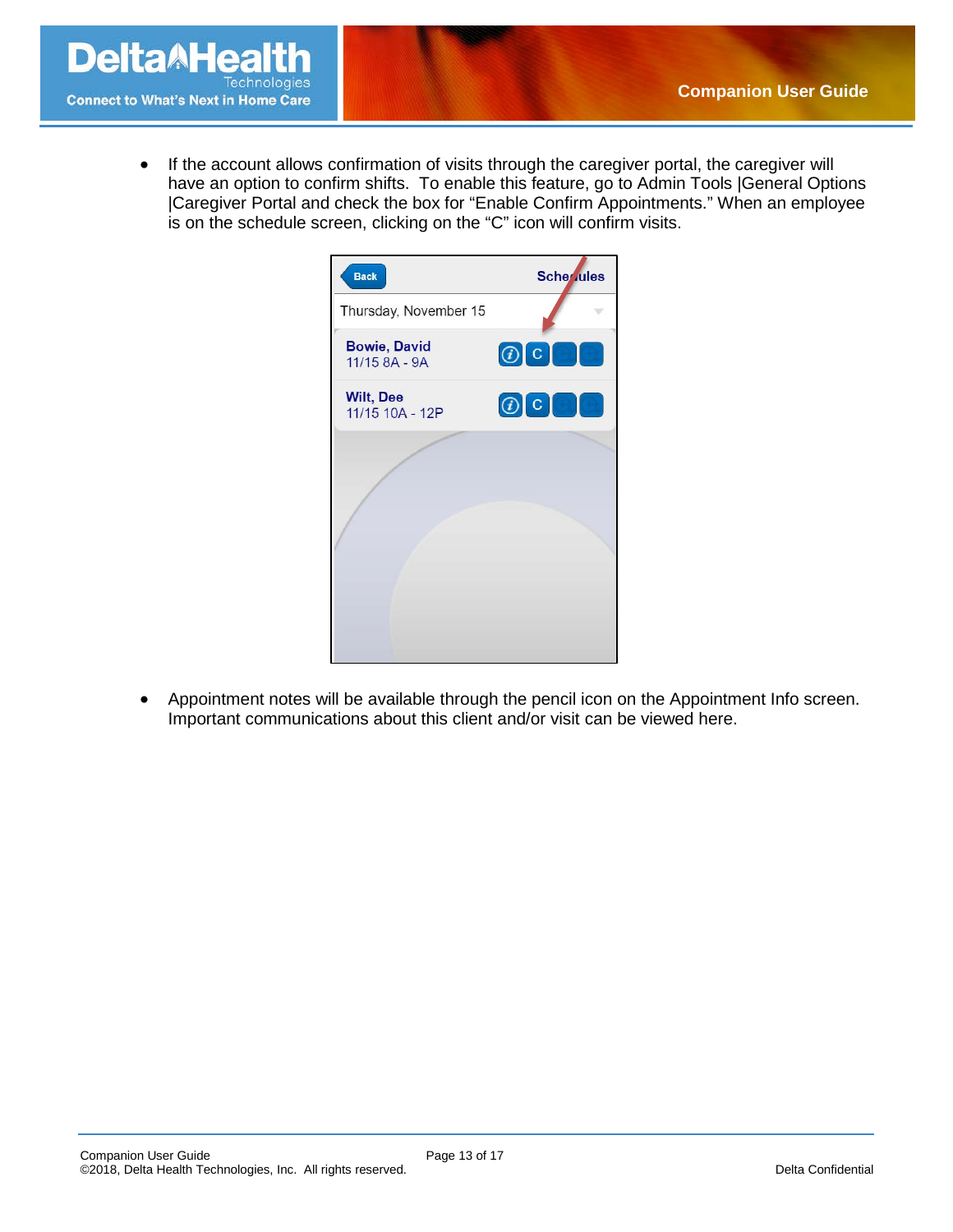

• A one-click option will display a turn by turn map, typically using voice guidance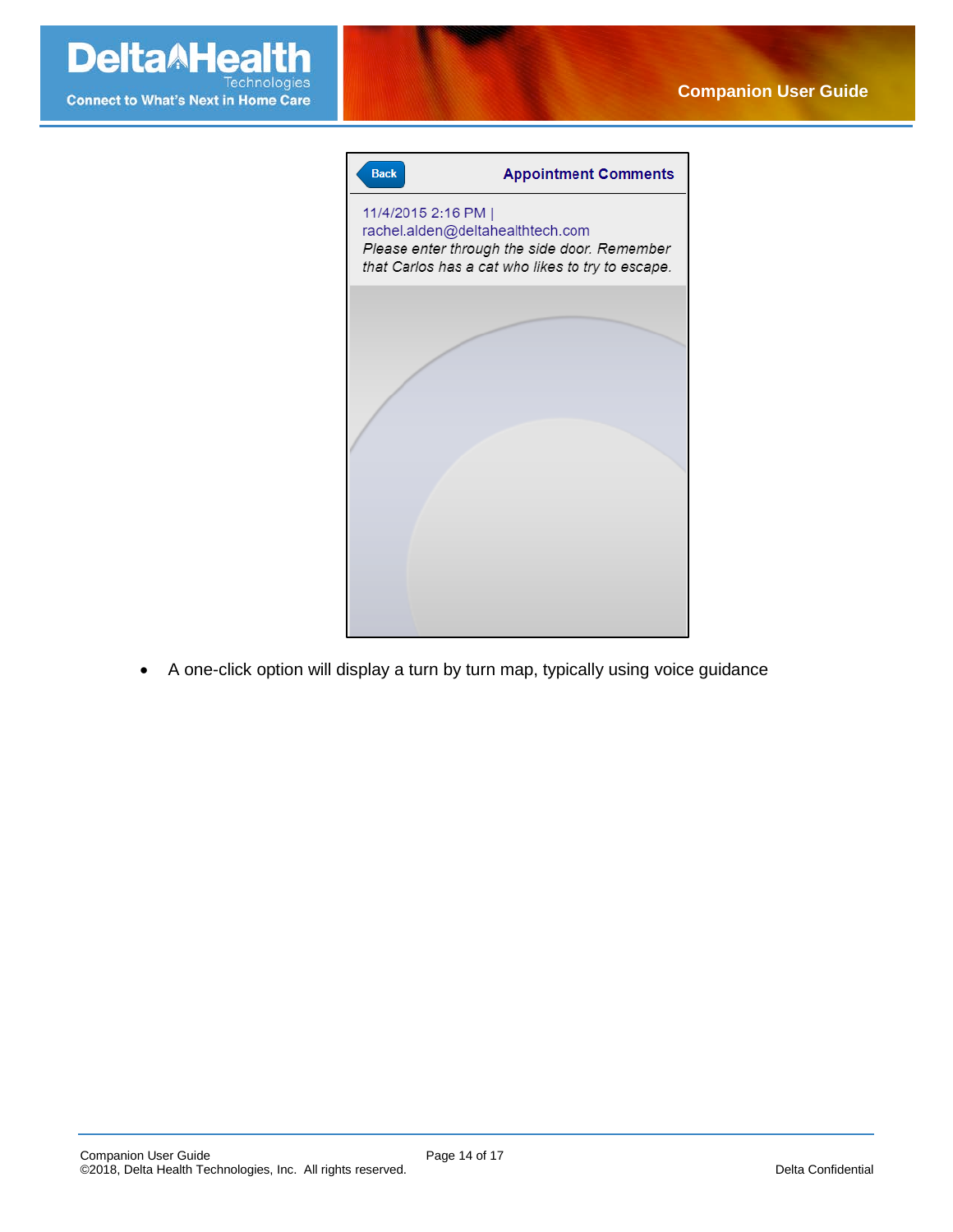

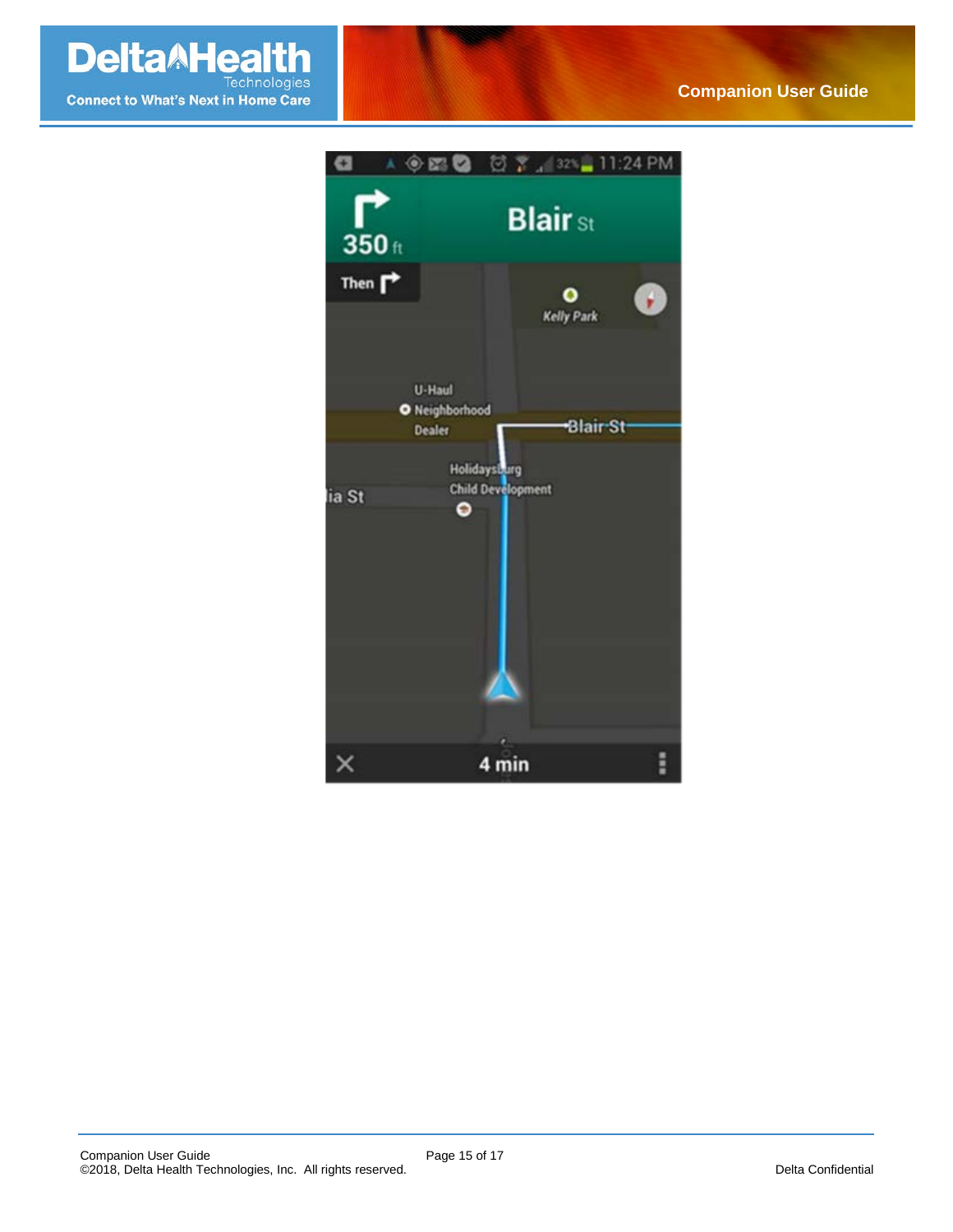# <span id="page-15-0"></span>**FAQ'S**

#### **1. Why don't my caregivers see tasks?**

Companion's task options operate like telephony's spoken task feature which reads the tasks the caregivers and allows them to document a yes/no/customer refused response for each task after it is read. Both Companion and spoken task entry require that tasks are assigned to appointments to be read or displayed. AppointMate has several options for automating this process.

If you are unsure whether you are configured for spoken task entry and your appointments do not list tasks shown with a checkmark and a quantity of "1," please contact AppointMate Support.

**2. Why are the clock in and clock out buttons grayed out, preventing the caregiver from clocking in?**

Companion considers the time and GPS thresholds set for your account. If your caregiver is attempting to clock in or out while within the time thresholds set for your account, the error may be GPS or location based.

The default threshold for GPS clock in/out distance is 15 miles. This threshold can be set for your account at increments of a tenth of a mile by contacting AppointMate Support. If your caregiver is the appropriate distance from the client's home and still cannot clock in, there may be an issue with that client's address in AppointMate.

First, ensure that the address follows these guidelines to be recognized and verified by Google Maps<sup>™</sup>: make sure you are using the USPS address for the location and that additions such as apartment number or suite are located on Address Line 2. Second, select the "relocate" button in the client address section of the client profile. Save GPS coordinates and then save the client's profile. If your caregiver still cannot clock in for that client after following these steps, contact AppointMate Support.

Through AppointMate's integration with Google Maps, addresses will be verified upon save. Any address that cannot be verified will show within the profile with a map icon with a red X. You can correct an unverified address or review and adjust Google's location for the address by clicking on the relocate option in the client profile.

To verify that an address is valid, run the "Client List" report. This can be found in ALL Reports | Client Tab | "Client List". The column labeled VERIFIED will display a "yes" if it is a valid address or "no" if it is not valid. Addresses that are not verified will not be found using Companion.

**3. Where do I enter notes that will show up in Companion's Appointment Info?**

Notes attached to the appointment within AppointMate will show up in both the Appointment Info screen in AppointMate and in Companion. If you would like to have notes attached to the schedule appear in the appointment as well, Support can enable a setting to allow this.